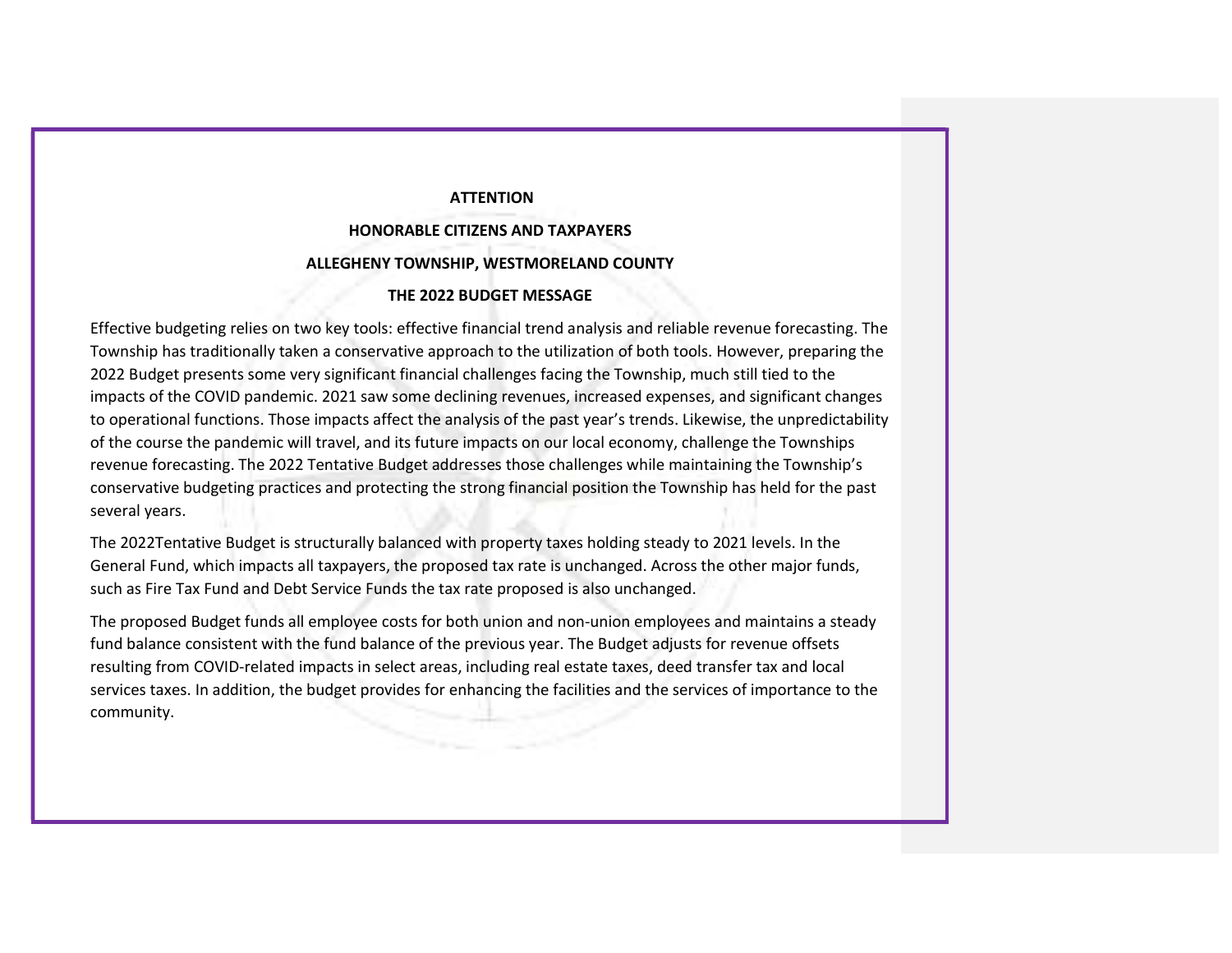The single most significant demand on the 2022 Budget is maintaining the level of services that our residents have become accustomed to over time. The overall budget is 9% more than last year's budget. In the Tentative Budget, Township staffing compliment increases by one (1).

The Budget does indicate overtime and part-time funds, particularly in the areas of Police and Public Works. The additional demands placed on each of these departments during the past summer season are likely to continue through 2022. The Tentative Budget continues to provide funding for the Township's ongoing focus on improving critical infrastructure. The 2022 Tentative Budget provides funding for:

- The financial requirements for the construction, maintenance, repair and improvements of roads and culverts.
- The financial requirements to provide public safety to the township residents and businesses including police protection, emergency management and fire protection services.
- Long-Term debt service undertaken by the township for alterations and an addition to the Municipal Building and Public Works capital equipment.
- Capital projects and expenses to implement designated capital projects, along with the personnel and contracted entities to provide services beyond township in-house capabilities.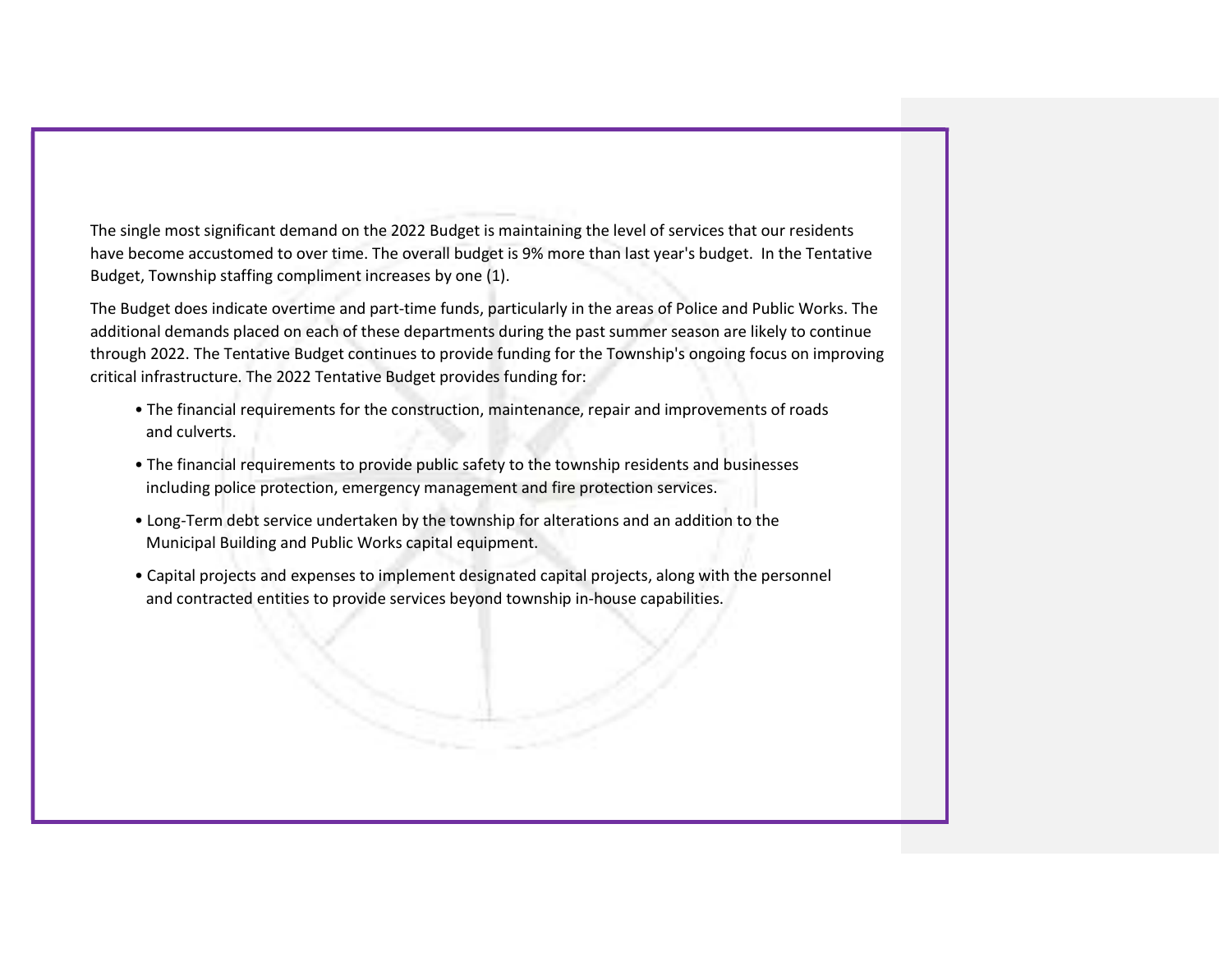COVID-related impacts have lingered in the loss of revenue in a few key areas. Also, the pandemic placed additional demands on several essential township functions, most notably Public Safety. It is likely, that those demands will extend into 2022.

The impacts of COVID affected the 2021 Budget and will affect the 2022 Budget. Although there are COVIDrelated expenses in 2021 for which the Township may be able to seek reimbursement through federal ARPA Funds (American Rescue Plan Act of 2021), many of the costs will not be reimbursed. It is prudent for the 2022 Tentative Budget to provide funding in anticipation of COVID-related expenses. In many instances that need for increased funding results directly from an increase in demand on departments and services.

Despite the numerous challenges, the 2022 Operating Budget focuses on essential needs and service, maintains conservative budgeting practices and remains committed to maintaining a strong financial position. Likewise, the 2022 Capital Improvement Fund sustains critical infrastructure projects and moves forward with other essential capital improvements. On the municipal campus, for example, facilities improvement has been completed with the addition of the municipal building completed. This has improved citizen access to all their services at one site with the addition of the Tax Office and the Sewage Authority.

 In addition, funding has been incorporated in the 2022 Capital Budget to continue to equip patrol vehicles with computers to improve the efficiency of officers in the field, and to provide other software and network enhancements.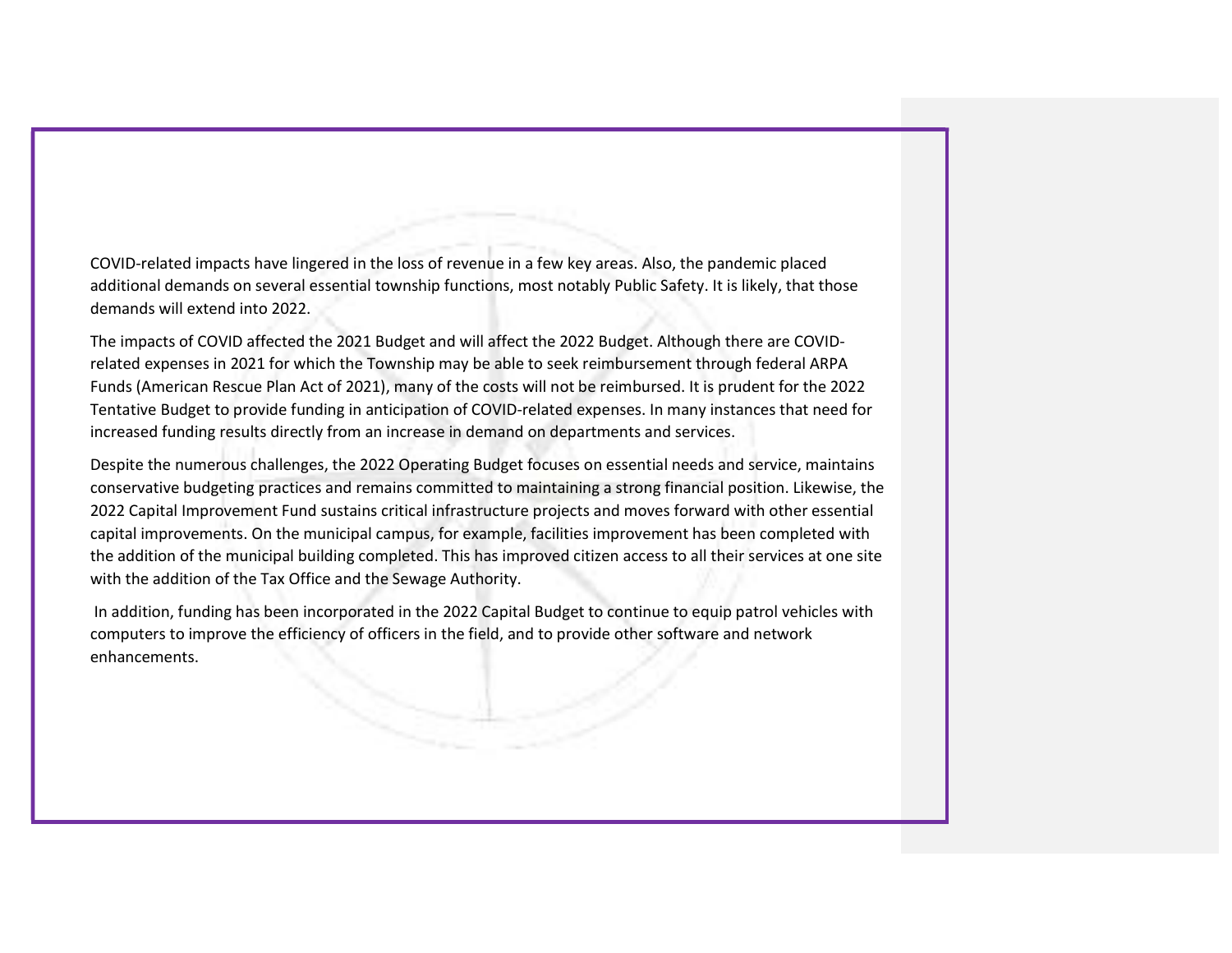Ongoing maintenance for the Township's trails will be sustained and new funding (grant related) has been provided for the 3rd phase of improvements to the Tredway Trail.

Public Works, which maintains all our municipally owned roads, have significant road maintenance projected for 2022 that include paving, crack sealing and storm drain replacement and enhancement.

Through the many months of the pandemic, we have kept essential township operations running effectively. The Township continued to operate and developed new policies to address the needs of our staff and community.

The proposed budget is based on 16.50 mills and indicates NO TAX INCREASE recommended for the 2022 fiscal year. Last year 16.50 mills were levied to provide a similar level of services. This Budget represents the 12th consecutive year without an increase to the real estate tax.

For the 2021 Budget Year, The Board of Supervisors approved a general fund budget of \$3,984,612 which was a 4% decrease over 2020. In 2010 the Township implemented a financial plan that include dedicated millage levied to address post-retirement healthcare benefits for the police and paying extra principal toward overall debt. As of this writing we have met our obligation for the Post-Retirement Healthcare contributions, eliminated the tax anticipation note, and have surrendered all Township previous debt. New Debt was undertaken in 2019 for the municipal building upgrades through the issuance of a General Obligation Bond that matures in 20 years.

The proposed 2022 spending plan increases from the 2021 budget by 9% or to \$4,404,913. For each mill levied, each property owner pays .01 cent per mill on each dollar of assessed valuation as determined by the Assessment Office of Westmoreland County.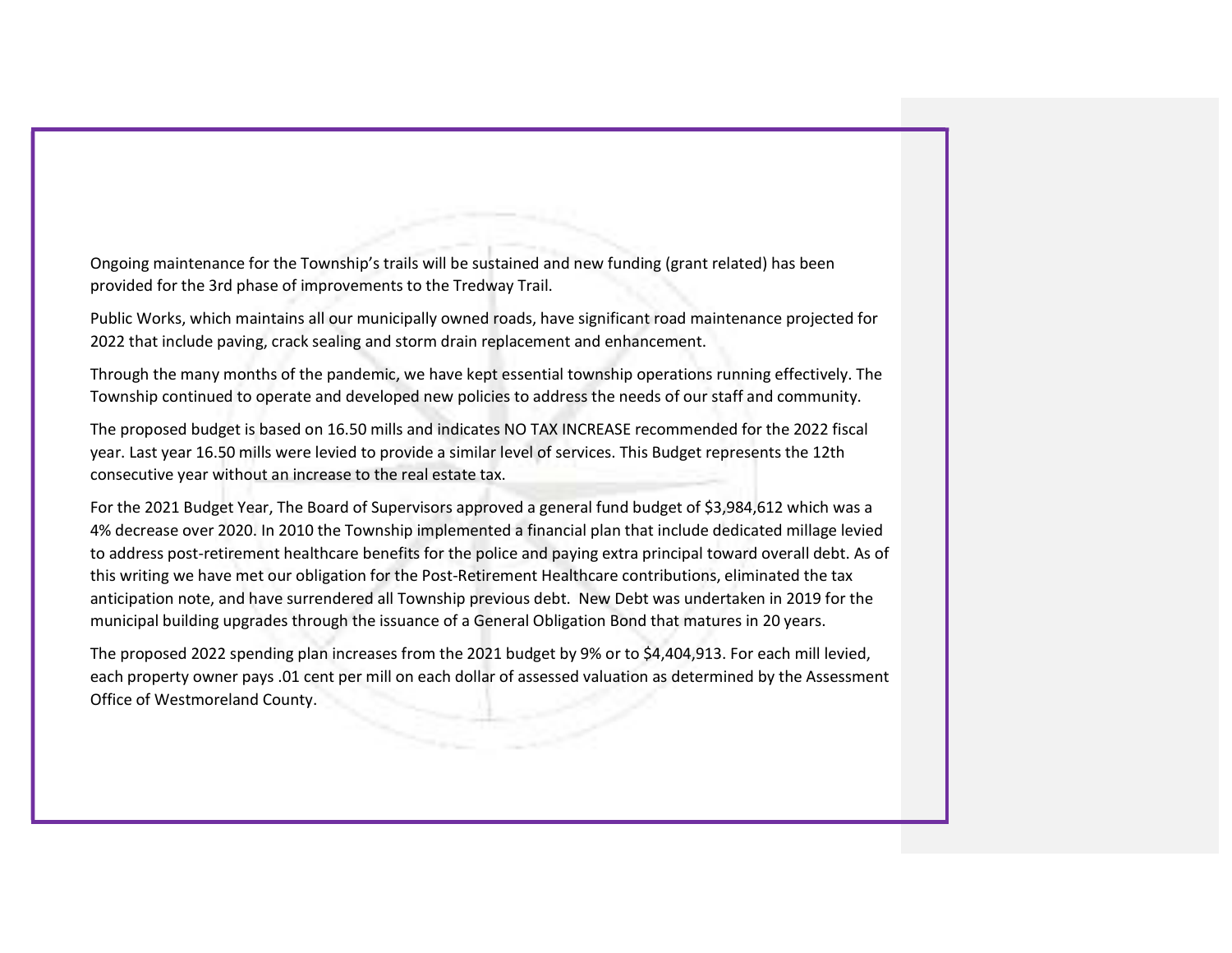Expected revenues for 2022 have been slightly off as we continue to recover from the pandemic and our revenues look to be off by about 2% to our projected numbers, specifically focusing on a few specific line items that suffered due to the impacts of the pandemic. EIT has returned to previous levels, Local Services Taxes, Deed Transfer Taxes and Real Estate Taxes (current and delinquent) have all suffered a bit under the umbrella of COVID 19 as they are all line items that specifically depend on people working to meet their obligations. Pension Aid and Liquid Fuels were both down significantly as a result of the pandemic. Some of these line items show signs of recovery but will never catch up per say as they try to simply get back to "business as usual" if that is such a thing that can be accomplished. Unemployment rates are still high throughout the country but luckily our local workforce has seemed to fair better than the national workforce. We will still be feeling impact throughout 2022 from the lost revenue of the pandemic so it's more important than ever that we stick to our budget.

#### REVENUE ASSUMPTIONS for 2022

1. Assessed valuation changed from \$94,072,050 in 2021 to \$94,417,960 for 2022. This is an increase of \$345,91 over the year period and will cause an increase of \$5,708 to the Operating funds for 2022.

- 2. 13.35 Mills will be levied to finance existing public services.
- 3. Ninety-seven percent (97%) of levied real estate taxes will be collected during the year.

4. Liquid Fuels will increase for 2022. This revenue originates from fuel sales and accordingly as consumption goes up so does this revenue source. During the pandemic consumption was significantly down for 2020-21 thus reflecting a decrease in projected Liquid Fuel funding for 2021. It is projected to somewhat return in 2022. Additionally, it should be noted that the Township has taken over maintenance of Honeybee Drive from PennDOT, and the Liquid Fuel should increase as a result.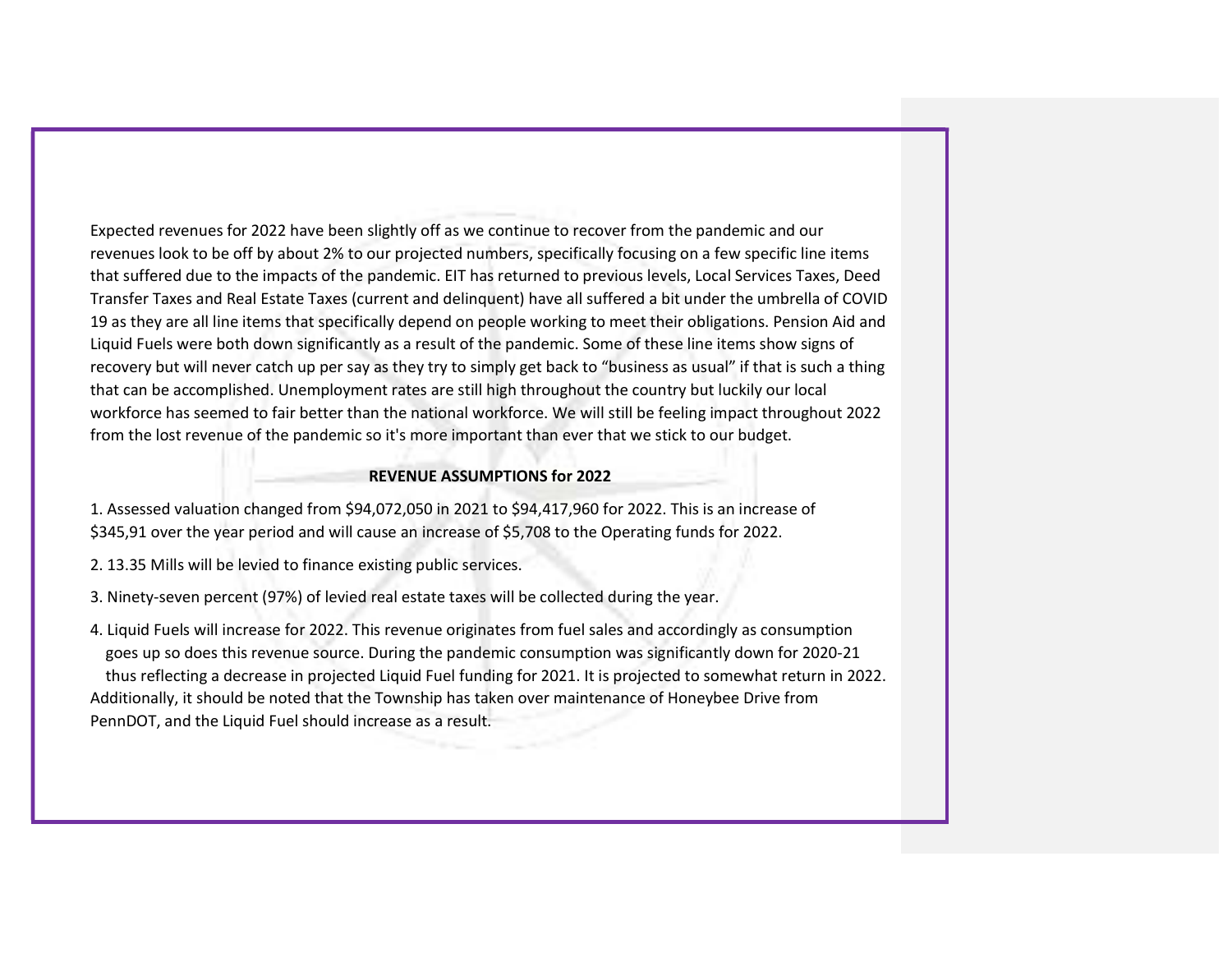5. Investments are projected at a better rate for 2022.

6. Allegheny Township is projecting a 11% or higher year-end fund balance.

- 7. We are projecting consistent collections in Earned Income Tax for the 2022 budget year based on projections of our employment throughout the Township as stable for 2022. This was our 8th year of implementation under Act 32, beyond our early implementation. Delinquent Earned Income Tax collections had been lower, and they should continue to decline now that under Act 32 employers are required to withhold the EIT. Eventually we should get next to nothing, or only those who are self-employed and do not report as required.
- 8. There is some indicated revenue for reimbursements as we enter our 10th year of a fully implemented intergovernmental cooperation agreement with the Municipal Authority of Allegheny Township that has provided better reimbursement for public works time when they do work for the Authority. This line item also increased due to the Township taking over "one-call" duties from the Authority and compensation to the Township for this service. Additional revenue is also indicated as we entered into a lease agreement for office space for the Municipal Authority and Tax Offices during 2021 when the construction was completed. A continuation of the Intergovernmental Agreement reached in 2014 with Oklahoma Borough to provide code enforcement services will be in effect. In 2022 we will provide 4 hours a week of services to Oklahoma, generating \$6,000 per year in reimbursement toward our Code Officer Salary.

Commented [DJ1]: two percetages?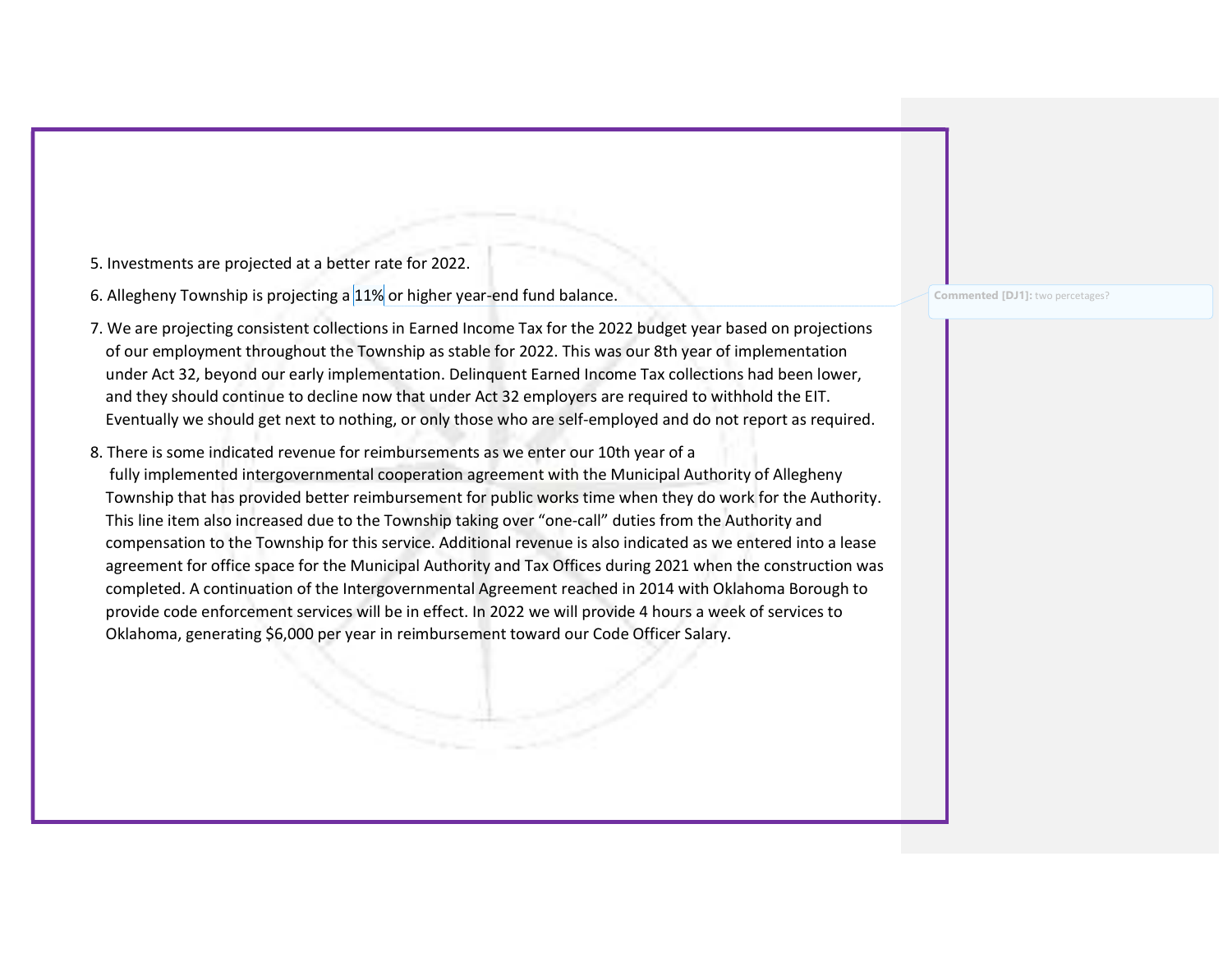## EXPENDITURE ASSUMPTIONS for 2022

1. Personnel services are projected to increase 2.0% in 2022, reflecting the combined effect of pay increases, staff maintenance, overtime expenses and the legal commitment between the township and its employees' respective collective bargaining agreements. Although 2.0% has been allocated it will be the Board of Supervisors who will make the final decision on pay increases for the non-union staff.

- 2. Projected principal and interest on long-term debt has been indicated accordingly. This expenditure has reflected a capital expense for the renovation and addition to the Municipal Building facility and as well as PW Equipment needs and building maintenance. That previous debt was satisfied by the end of 2018 and new debt was acquired to construct an addition to the Municipal Building that brought all township services under one roof again; township offices, MAAT, and the Tax office accordingly, as well as capture the Public Works Equipment revolving loan for new trucks.
- 3. Commodities are maintained or reduced for 2022.
- 4. A \$7,500 donation has been indicated for the People's Library of Lower Burrell. This donation has been increased from \$6,500 in 2015 to the present amount.
- 5. The addition of 1FT patrol officer for the Police Department.
- 6. Contributions to both fire departments (Allegheny #1 and Markle) have been indicated as well and will remain at ½ mill per department for a total of 1 mill of our tax levy. This amount is slightly higher this year due to an increase in assessed value within Allegheny Township.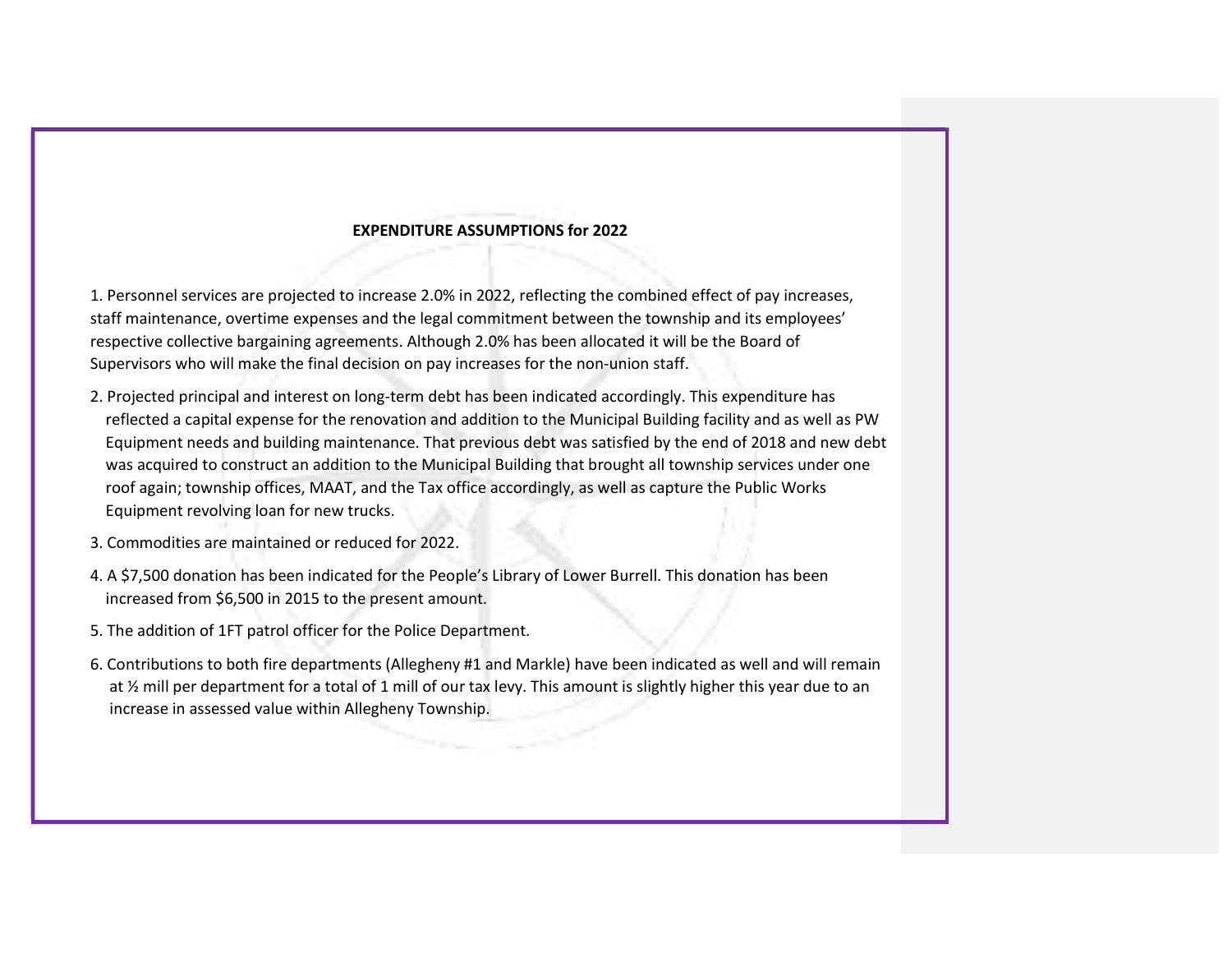- 7. Road projects, sealcoat, crack sealing and storm drain replacement have been indicated in the amount of \$400,000 projected from liquid fuels and the General Fund.
- 8. Computer Hardware and Software expense has been indicated for administration and police as normal operation dictates.

### The following is a summary of accomplishments for 2021:

- 1. Police implementation of Tracs (electronic citations)
- 2. Police implementation of Body worn Cameras.
- 3. Grant funding for development work of the Treadway Trail between the Freeport Bridge and Kiski Junction.
- 4. Completion of the addition and expansion of the Municipal Building.
- 5. Acquired a wireless camera for Police surveillance of remote locations.
- 6. Paved Spring Hollow and McCutcheon Shortcut
- 7. Held 4th Annual Cleanup Day for Township Residents with our Public Works Department providing the labor.
- 8. Replaced storm water piping on Victoria Drive and Rhoda Drive that saved the Township significant project dollars because we completed the project with force labor.
- 9. Promotion of 2 Corporals in the Police Department and implemented a new Leadership Plan.
- 10. Ongoing participation with Reimagining Westmoreland County, Planning Region 1 Initiative.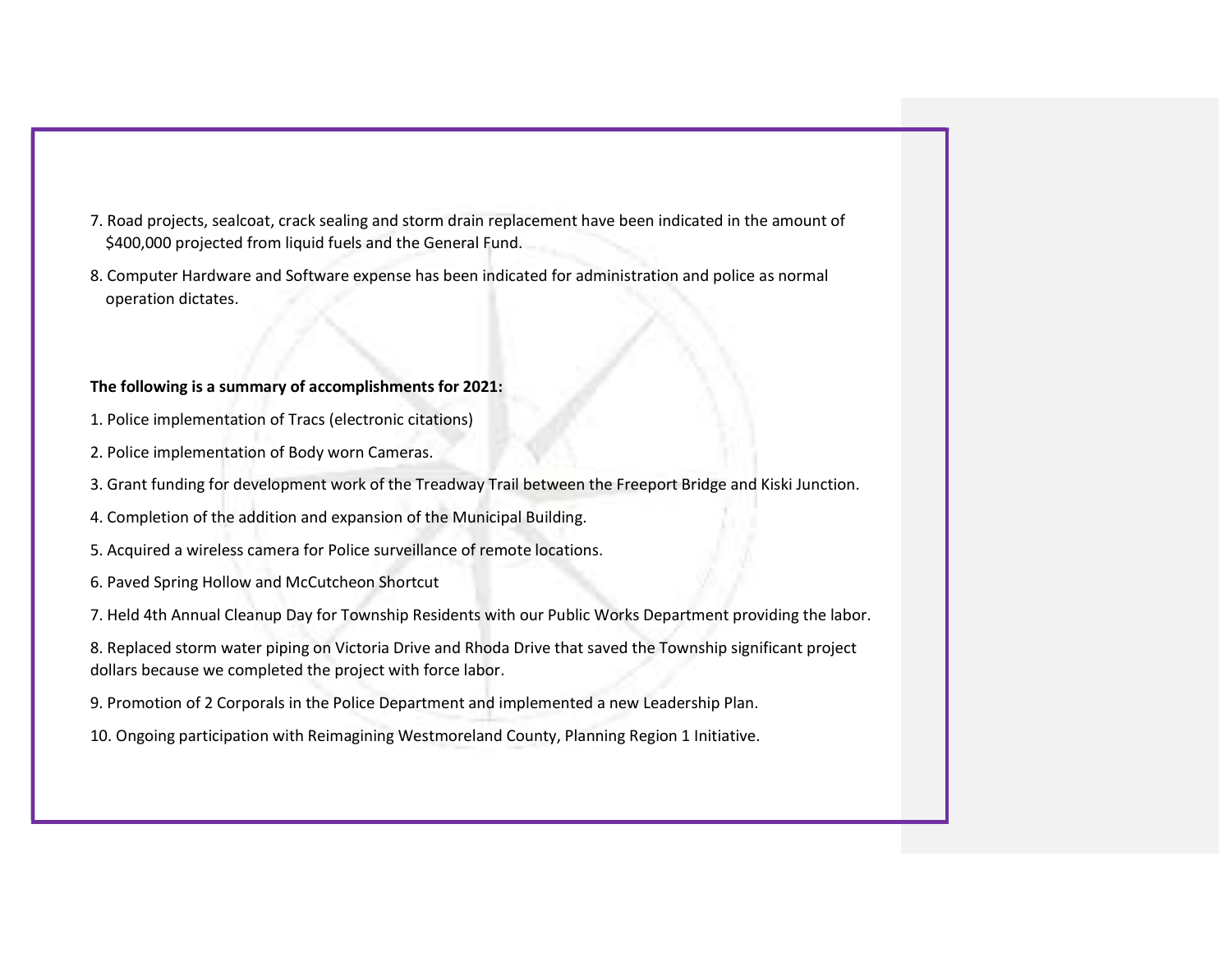To reflect on the 2022 budget, as Township Manager and Treasurer, the coming year displays the economic constraints that have filtered down to Allegheny Township, due to the COVID-19 Pandemic. We are in recovery mode and need to pay close attention to our budget numbers next year to successfully reverse the downward spiral we were handed this year through no fault of our own.

Allegheny Township takes very seriously our role in managing financial operations successfully the moderate rate of growth that we continue to benefit from has not and will not provide enough revenue to offset several of the massive impact items that have hit our budget over the past several years. The history of Allegheny Township reflects that inflation overall has not been addressed in the yearly budgets which keeps the fund balance from growing year after year.

We are correcting that as best as possible but cannot be fixed overnight. Increases in salt, fuel, asphalt, and insurance are difficult for us to absorb and appear to be a universal trend among municipalities. To that end we as public servants must step up to the task and get it done with as little inconvenience to our taxpayers as possible.

Respectfully Submitted,

Gregory A. Primm, Township Manager Allegheny Township, Westmoreland County